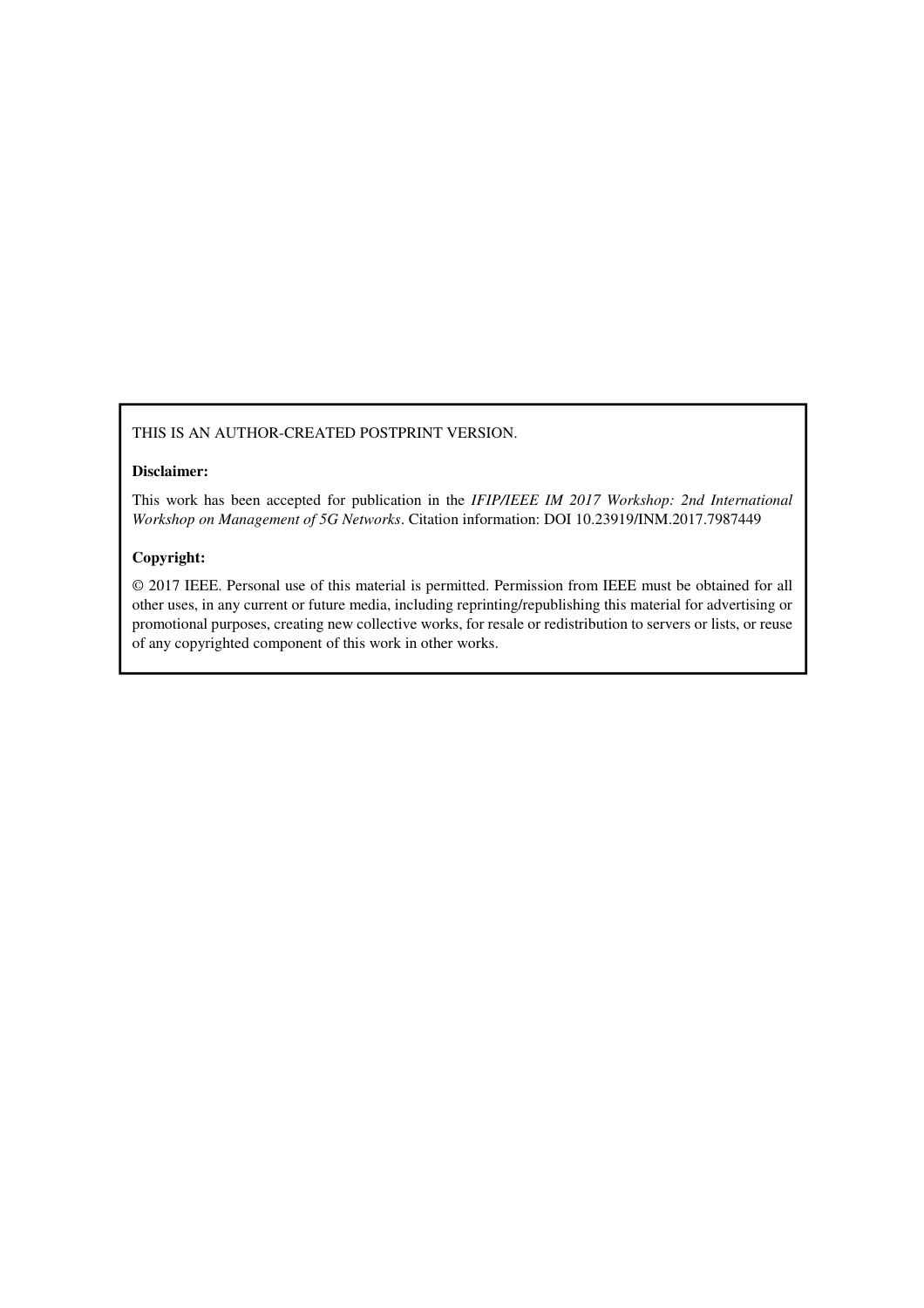# Capacity Self-Planning in Small Cell Multi-Tenant 5G Networks

P. Muñoz, O. Sallent, J. Pérez-Romero Universitat Politècnica de Catalunya (UPC) [pablo.munoz, sallent, jorperez]@tsc.upc.edu

*Abstract***—Multi-tenancy allows diverse agents sharing the infrastructure in the 5th generation of mobile networks. Such a feature calls for more automated and faster planning procedures in order to adapt the network capacity to the varying traffic demand. To achieve these goals, Small Cells offer network providers more flexible, scalable, and cost-effective solutions compared to macrocell deployments. This paper proposes a novel framework for cell planning in multi-tenant Small Cell networks. In this framework, the tenant's contracted capacity is translated to a set of detailed planning specifications over time and space domains in order to efficiently update the network infrastructure and configuration. Based on this, an algorithm is proposed that considers different actions such as adding/removing channels and adding or relocating small cells. The proposed approach is evaluated considering the deployment of a new tenant, where different sets of planning specifications are tested.** 

#### *Keywords—Capacity planning; dimensioning; multi-tenancy; Small Cells; 5G networks; SON.*

#### I. INTRODUCTION

The evolution towards the  $5<sup>th</sup>$  generation (5G) mobile networks requires a revolutionary transformation in order to cope with the increasing traffic demand. One of the main challenges in 5G is the support of miscellaneous services from vertical sectors, which have experienced a large industrial development throughout the last decade [1]. In this context, the multi-tenancy concept allows the sharing of mobile network infrastructure among multiple communication providers, denoted as "tenants", according to specific agreements between the infrastructure provider and each involved tenant.

Sharing the Radio Access Network (RAN) in a flexible way is an important feature for an efficient and cost-effective multitenancy implementation. In this respect, the dynamic resource provisioning between tenants has been studied in [2-3], where a central entity is responsible for allocating resources via resource slicing. This kind of solutions are intended for operating in short-term time scales. From a perspective of larger time scales, the multi-tenancy poses unprecedented challenges to the owner of the shared RAN in relation to network planning. Specifically, the management of tenants may involve drastic variations in the network's traffic demand, e.g. due to the aggregation of new tenants. Moreover, the new aggregated traffic is tenant-specific, meaning that some characteristics (e.g. busy hour, type of services, etc.) may substantially differ from tenant to tenant, particularly if these tenants correspond to different vertical sectors. For these

reasons, the current framework for network planning needs to be evolved in order to overcome the major challenges in the forthcoming 5G.

A promising solution to cope with the stringent requirements of capacity in 5G is the deployment of Small Cells (SCs), which has been studied in [4-6] with special focus on the cross-tier interference between the macrocell and SCs. An important aspect in SC deployments is that the planning can be made in a more localized way, so that the network is partitioned in small clusters, each of which can be independently planned. The SCs are also more economically attractive and easy-to-deploy nodes than macrocells, so that the SC planning becomes a more flexible process. In addition, network densification is a promising cellular deployment technique to significantly increase the cell-edge user throughput [7-8]. Deploying SCs also has strong implications in the way that the spectrum planning (or channel allocation) is carried out, since the newly deployed SCs will interfere other co-channel SCs. However, the spectrum planning problem can be solved in a more localized fashion than in macrocell deployments, because of the smaller size of SCs and the usage of high carrier frequencies, which facilitate extensive spatial reuse.

 Due to the complexity of multi-tenant small cell scenarios, the automation of tasks in network planning is of paramount importance. This automation falls under the so-called *selfplanning*, which is defined in [9] as the process of identifying the parameter settings of new network elements, including site locations and hardware configuration. Self-planning was included within the Self-Organizing Network (SON) use cases defined by the Next Generation Mobile Networks (NGMN) alliance [10]. Besides, some commercial planning tools already incorporate certain automated planning capabilities (see e.g. [11]). Furthermore, the consideration of traffic prediction mechanisms enable a more proactive approach, where the need for new SCs deployments and/or reconfigurations can be anticipated in a more automated way.

 In view of these challenges, this paper proposes a novel framework for automated planning in multi-tenant networks. The contributions of this paper concentrate on (i) modeling a functional architecture that defines the elements and interactions between the network planning processes and the new multi-tenancy management; (ii) translating the capacity requirements from the Service Level Agreement (SLA) to detailed planning specifications in order to optimize the multitenant dimensioning and planning process; (iii) establishing the fundamentals of a new methodology for self-planning in localized areas that exploits the benefits of SCs; and (iv) providing some guidelines for developing a suitable framework

 $\_$  , and the set of the set of the set of the set of the set of the set of the set of the set of the set of the set of the set of the set of the set of the set of the set of the set of the set of the set of the set of th This work has been supported by the EU funded H2020 5G-PPP project SESAME under the grant agreement 671596 and by the Spanish Research Council and FEDER funds under RAMSES grant (ref. TEC2013-41698-R).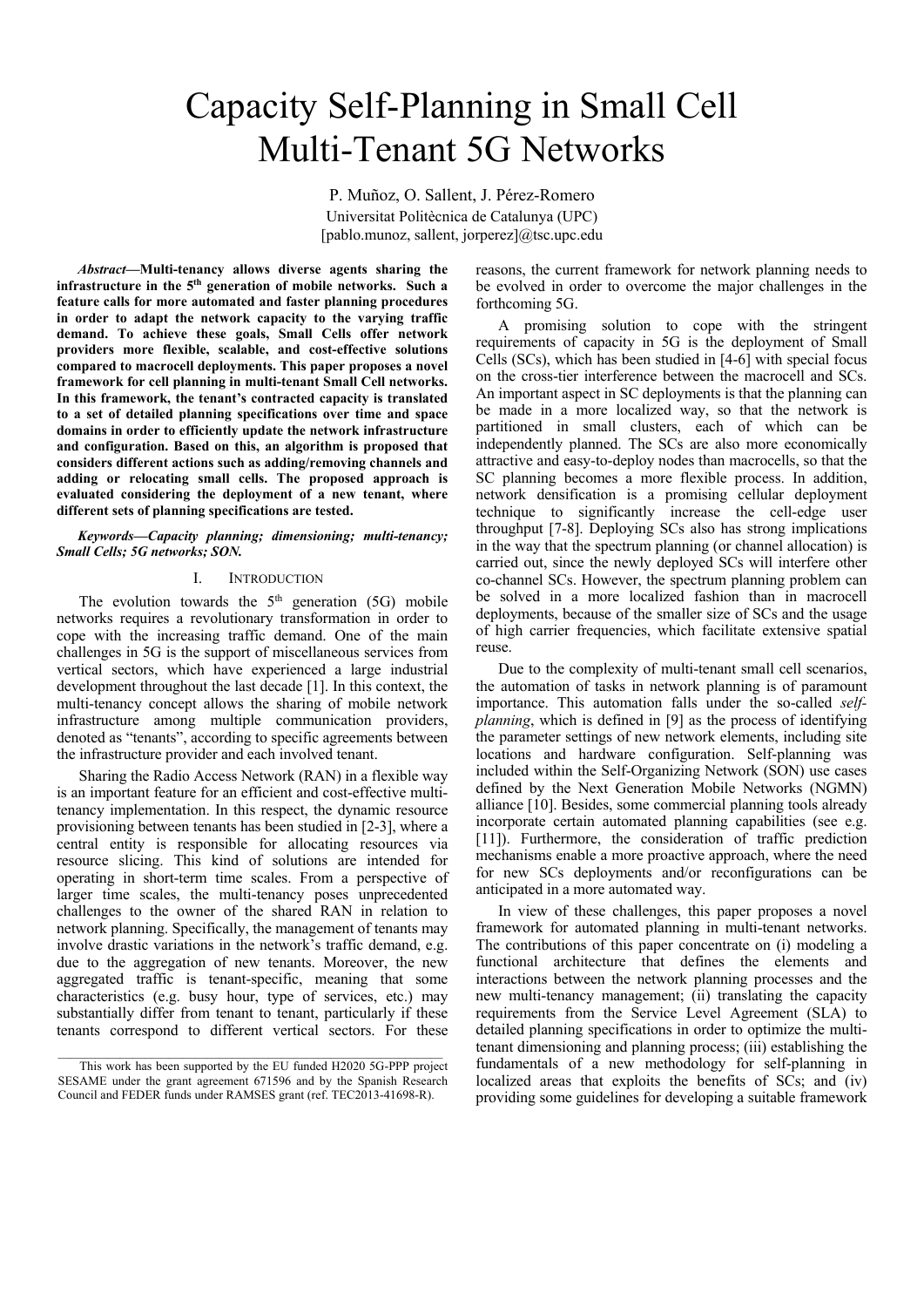for Self-planning in the context of SON.

The remainder of this paper is organized as follows. In Section II the system model is discussed. Section III describes the proposed architecture, identifying functional entities and interfaces. Section IV illustrates the implications of multitenancy on network planning through a use case. Finally, the paper summarizes conclusions and identifies future work in Section V.

#### II. SYSTEM MODEL

Let us assume a scenario where a certain infrastructure provider owns a RAN comprised of SCs. The SCs are intended to meet the high capacity requirements in localized areas. The provider offers such a RAN to a tenant so that the tenant's customers can get access to the tenant's service. The geographical area of interest is divided into a set *U* of grid points, called pixels. A subset  $U_c \subseteq U$  of these locations are candidate site locations for SCs. Then, let  $U_s^{(t)} \subseteq U_c$  be the subset of site locations with deployed SCs at time *t* .

The transmit power and the allocated bandwidth of the  $i<sup>th</sup>$ SC are denoted by  $P_i^{(t)}$  and  $B_i^{(t)}$ , respectively. With respect to the carrier frequency, SCs are assumed to be deployed in higher frequencies than the  $1~2$  GHz, such as e.g. the 5 GHz considered by the 3GPP as a feasible solution [7]. The frequency band is partitioned into a set  $F = \{f_1, ..., f_K\}$  of *K* orthogonal channels of bandwidth *B*. The subset of channels allocated to SC *i* at time *t* is given by  $F_i^{(t)} \subseteq F$ . Therefore, the total bandwidth allocated to SC *i* is expressed as  $B_i^{(t)} = |F_i^{(t)}| \cdot B$ , where  $\left| \cdot \right|$  denotes cardinality. The capacity of SC *i* is given by:

$$
C_i^{(t)} = B_i^{(t)} \cdot \overline{SE}_i^{(t)},\tag{1}
$$

where  $\overline{SE}_i^{(t)}$  represents the average spectral efficiency achievable at SC *i*. In general, the spectral efficiency depends on the radio access technology and the Signal to Interference plus Noise Ratio (SINR) conditions.

 The network infrastructure is shared at time *t* by a certain number of tenants, denoted by  $M^{(t)}$ 

#### III. FUNCTIONAL ARCHITECTURE

This section focuses on elaborating a reference framework for multi-tenant management from the perspective of network planning. The proposed model is depicted in Fig. 1. The network, represented in the bottom of the figure, is characterized by the network configuration, which is given by  $U_s^{(t)}$  and  $F_i^{(t)}$ . The network can be seen as a source of relevant information for the planning process. In particular, it provides a collection of metrics related to the past and actual traffic demand and also to the quality of the offered services. The information can be given at either the SC-level or pixel-level. In the former case, the metrics are derived from cell counters and they are typically known as Key Performance Indicators (KPIs). In the latter case, the information is derived from cell traces, which contain geo-located measurements from users.



Fig. 1. Functional architecture.

Let denote as  $D_{i,m}^{(t)}$  the traffic demand (in Mbps) of tenant *m* in SC *i* at time *t* , calculated as the sum of the traffic from all the users attached to SC *i*. The tenants' traffic  $D_{i,m}^{(t)}$  is aggregated into a metric,  $D_i^{(t)}$ , which provides the total traffic demand in SC *i*, calculated as:

$$
D_i^{(t)} = \sum_{m=1}^{M^{(t)}} D_{i,m}^{(t)}.
$$
 (2)

Let also  $d_{u,m}^{(t)}$  be the traffic demand (in Mbps) of tenant *m* in the *u*<sup>th</sup> pixel of the scenario ( $u \in U$ ). The metric  $d_u^{(t)}$  is computed in a similar way to (2) in order to determine the total traffic at the pixel-level.

The functional architecture of Fig. 1 includes two main entities described in the following. These entities can be part of the management systems such as the Element Manager (EM) or the Network Manager (NM) [12].

#### *A. Multi-tenancy management entity*

The multi-tenancy management entity acts as an interface between the tenants and the network planning activities of the network provider. From the perspective of planning, the SLA defines the contracted capacity  $\hat{A}_m$  (in Mbps) that tenant *m* demands to the network provider. Normally, it is expressed in terms of aggregate (or average) values over relatively coarse time and space scales. The SLA may also include some other guarantees, e.g. related to QoS metrics.

For network planning purposes, the SLA has to be expressed in smaller time and space scales that can be more easily used when taking planning decisions. In particular, the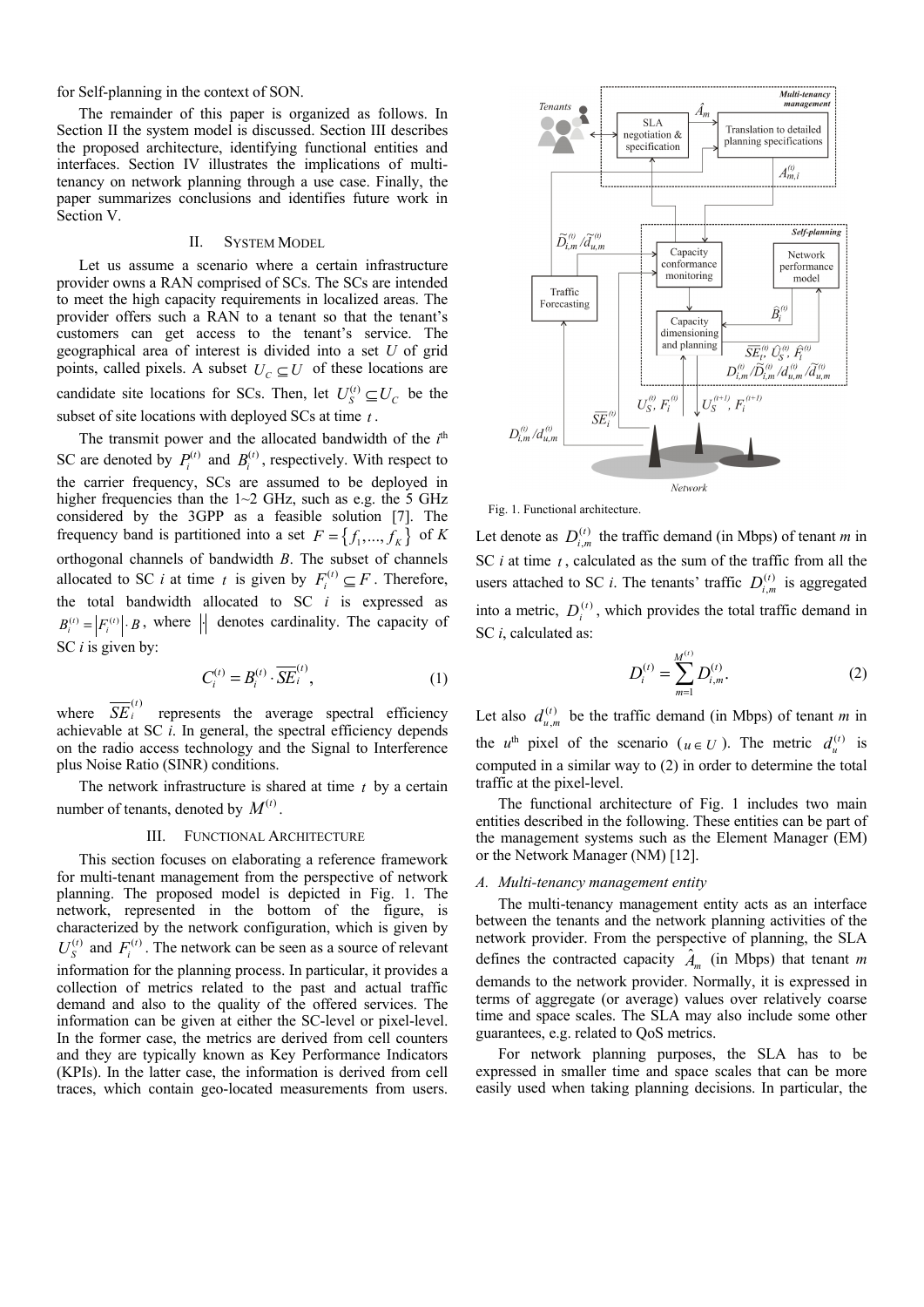contracted capacity  $\hat{A}_m$  is translated into a set of detailed planning specifications  $A_{m,i}^{(t)}$  that depend on SC *i* and time *t*. To do this, the current or predicted traffic demand in the network can be employed. This process, which ensures that the contracted capacity is provided, depends exclusively on the network provider's side. As a consequence, the SLA is simplified and tenants are excluded from gaining a detailed picture of the network infrastructure.

## *B. Self-planning entity*

 According to Fig. 1, the detailed planning specifications,  $A_{m,i}^{(t)}$ , are used by the self-planning entity, whose aim is twofold. The first objective is to check whether or not the deployed network capacity fits the tenants' demand. The second is to provide the required changes in the network layout and channel allocation, given by  $U_S^{(t+1)}$  and  $F_i^{(t+1)}$  respectively, in case there is a lack of capacity. The self-planning entity follows an automated approach characterized by running an iterative process that is executed during the network operation assuming that a set of SCs have already been deployed. Thus, the currently deployed infrastructure is incrementally adapted to the evolving tenants' requirements to make capacity expansion smoother, less costly and faster. The proposed approach is applied to smaller regions that are covered by a subset (or cluster) of SCs, so that dimensioning and planning tasks are accelerated and simplified. As a result, dimensioning and planning can be regarded as an automated function that can be easily integrated into the SON framework. Both traditional and SON-based planning are complementary approaches to drive network expansion at different time scales.

The *capacity conformance monitoring* module watches over the network to determine when the network infrastructure has to be reconfigured in order to meet the tenant's traffic demand while minimizing over-provisioning. The required bandwidth in the SCs can vary due to high tenant's actual traffic demand  $D_{i,m}^{(t)}$ , the addition or removal of new tenants (i.e. variations in  $M^{(t)}$ ) or changes in the contracted capacity  $A_{m,i}^{(t)}$ . Also, if the process is executed proactively, the predicted traffic demand can be considered. To this end, the *traffic forecasting* entity provides the predicted traffic demand in time *t* at the SC-level (which can be computed from historical data using statistical models) as input in the self-planning entity. The proactive response is key as long as the deployment of new infrastructure may require substantial time compared to the evolution of the traffic demand.

 The capacity conformance is conducted in terms of the required bandwidth  $\tilde{B}_i^{(t)}$  by SC *i*, which can be estimated as:

$$
\tilde{B}_i^{(t)} = \frac{1}{\overline{SE}_i^{(t)}} \sum_{m=1}^{M^{(t)}} \min\left(D_{i,m}^{(t)}, A_{m,i}^{(t)}\right).
$$
 (3)

If the traffic demand of tenant *m* at SC *i* is below the SLA's planning specification,  $D_{i,m}^{(t)}$  is used to provide cost-effective dimensioning, since the SC's bandwidth would fit the actual required bandwidth. If, on the contrary, the traffic demand exceeds the SLA's planning specification, the required

bandwidth is then limited by  $A_{m,i}^{(t)}$ . The bandwidth of SC *i*,  $B_i^{(t)}$ , is dimensioned so that the required bandwidth  $\tilde{B}_i^{(t)}$  is satisfied at the busy hour  $t<sub>B</sub>$ , which is calculated as:

$$
t_B = \arg\max_{\tau} \left( \tilde{B}_i^{(\tau)} \right), \quad \tau = t - T + 1, \dots, t. \tag{4}
$$

According to this, the *capacity conformance monitoring* module triggers the *capacity dimensioning and planning* module if the following condition is fulfilled for any of the deployed SCs in *L* consecutive time steps:

$$
\tilde{B}_i^{(t_B)} > \alpha \cdot \left| F_i^{(t_B)} \right| \cdot B \tag{5}
$$

where  $\alpha \in [0,1]$  is an adjustable parameter.

 Lastly, note that, if the total traffic demand of any tenant exceeds the contracted capacity, the *capacity conformance monitoring* module should communicate the multi-tenancy management entity the need of reviewing (or negotiating) the SLA in order to meet the traffic demand.

 The *capacity dimensioning and planning* module aims to determine the optimal solution (i.e. an updated RAN) to cope with the varying traffic demand. A candidate solution is represented by  $\hat{U}_{S}^{(t)}$  and  $\hat{F}_{i}^{(t)}$ , which represent a modified version of the actual network deployment and spectrum allocation, respectively. The required bandwidth of the candidate solution,  $\hat{B}_{i}^{(t)}$ , is obtained from the *network performance model*, which emulates the behavior of the network with a certain layout and configuration. Unlike the SC bandwidth (measured in steps of *B* MHz),  $\hat{B}_{i}^{(t)}$  is a continuous variable that depends on the traffic demand and the spectral efficiency.

 The dimensioning and planning is modeled as an iterative process, initiated after satisfying (5), where a set of conditions are sequentially checked at each time step in order to trigger specific planning actions (i.e. adding/removing a channel and deploying/relocating a SC). Such actions are accumulated during the planning process and, after that, the infrastructure provider is notified about the changes in the network to be implemented. The planning process is summarized in Algorithm 1, where  $N_{max}^{SC}$  is the maximum number of SCs that can be deployed in the area of interest,  $K_{max}$  is the maximum number of channels that can be allocated in a SC and  $\beta, \gamma \in [0,1]$  are adjustable parameters. In detail, in steps 1-6, the planning process focuses on extending the capacity in areas with a lack of capacity, while in steps 7 to 12, this process aims at minimizing the capacity overprovisioning. During the execution of this process, a certain planning action (e.g. adding a channel) can be canceled due to the execution of the opposite action (e.g. removing a channel) depending on the actions carried out between the two (e.g. a channel added in step 2 may no longer be needed if a SC is later on added in step 5). In step 2, when a new channel has to be added to SC *j* the channel is selected so that the SC-to-SC distance between SC *j* and the closest neighboring SC using the same channel is the maximum possible. When a planning action is selected in either step 2, 5, 8 or 11, the network performance model is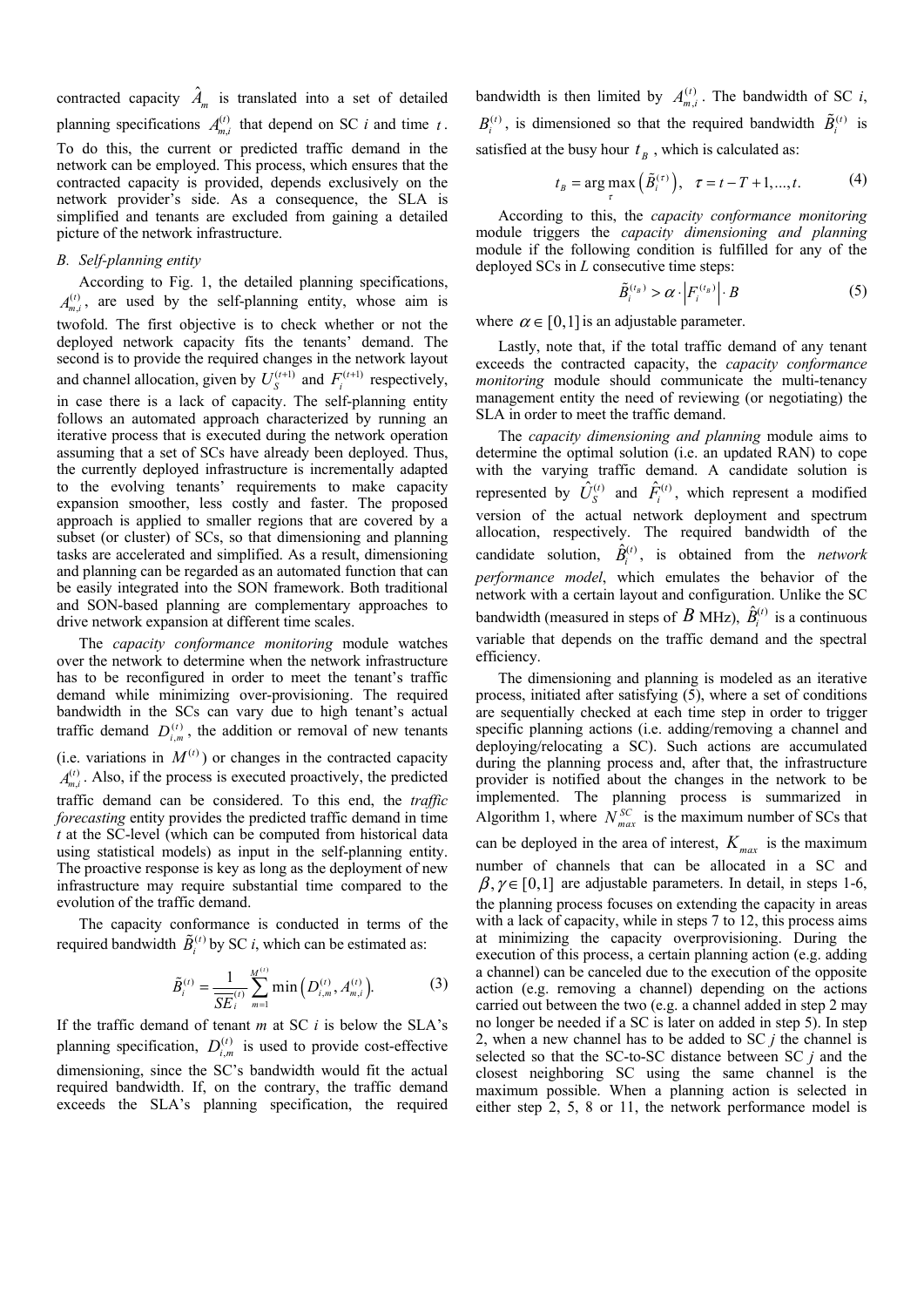launched to obtain the value of  $\hat{B}_{i}^{(t)}$  corresponding to the new network configuration. In case a new SC has to be deployed,  $\hat{B}_{i}^{(t)}$  is calculated for each candidate site in the area of interest. Then, the site with the lowest required bandwidth is selected.

 In order to select the optimal location of a SC, Algorithm 1 is based on exhaustive search. Since the search space is assumed to be a relatively small geographical area, the computational complexity of this method does not require sophisticated combinatory optimization.

| Algorithm 1 Capacity dimensioning and planning |                                                                                                                                                       |  |  |  |  |
|------------------------------------------------|-------------------------------------------------------------------------------------------------------------------------------------------------------|--|--|--|--|
| 1:                                             | While $\exists j \mid \hat{B}_{j}^{(t_{B})} > \alpha \cdot \left  \hat{F}_{j}^{(t)} \right  \cdot B$ and $\left  \hat{F}_{j}^{(t)} \right  < K_{max}$ |  |  |  |  |
| 2:                                             | Add a new channel to SC $j$                                                                                                                           |  |  |  |  |
| 3:                                             | End                                                                                                                                                   |  |  |  |  |
| 4:                                             | While $\exists j \mid \hat{B}_{j}^{(t_{B})} > B \cdot \frac{\left U_{S}^{(t)}\right }{N^{SC} \cdot K}$ and $\left U_{S}^{(t)}\right  < N_{max}^{SC}$  |  |  |  |  |
| 5:                                             | Add a new SC with objective: min $\sum \hat{B}_i^{(t)}$<br>$i \in \widehat{U}_{c}^{(t)}$                                                              |  |  |  |  |
| 6:                                             | End                                                                                                                                                   |  |  |  |  |
| 7:                                             | While $\exists j \,   \, \hat{B}_i^{(t_B)} < \beta \cdot ( F_i^{(t)}  - 1) \cdot B$ and $ \hat{F}_i^{(t)}  > 1$                                       |  |  |  |  |
| 8:                                             | Remove a channel from SC j                                                                                                                            |  |  |  |  |
| 9:                                             | End                                                                                                                                                   |  |  |  |  |
| 10:                                            | While $\exists j   \hat{B}^{(t_B)}_i < \gamma \cdot B$                                                                                                |  |  |  |  |
| 11:                                            | Remove SC j                                                                                                                                           |  |  |  |  |
| 12:                                            | End                                                                                                                                                   |  |  |  |  |

IV. USE CASE: ADDING A NEW TENANT

 Let us suppose that the network is being shared among several tenants and that, at a certain time *t*, the infrastructure provider adds a new tenant *m*, after negotiating a certain contracted capacity  $\hat{A}_m$ . Based on this, the detailed planning specifications  $A_{m,i}^{(t)}$  must be generated so that the capacity conformance monitoring module can determine whether any change/update of the network configuration is required or not. Specifically,  $A_{m,i}^{(t)}$  is calculated based on the temporal and spatial variations of the traffic demand. The temporal variation of the traffic demand is mainly given by the traffic fluctuations that take place over one day's time. Such a temporal pattern is typically repeated over different days. Based on this, let  $A_m^{(t)}$ be the detailed planning specification at the busy hour, which can be estimated from  $\hat{A}_m$  and from the time variations of the other tenants' traffic demand.

 Regarding the spatial variations of the traffic demand, the contracted capacity at the busy hour  $A_m^{(t)}$  is distributed among the number  $|U_s^{(t)}|$  of deployed SCs taking into account the following condition:

$$
A_m^{(t_B)} = \sum_{i \in U_S^{(t)}} A_{m,i}^{(t_B)},\tag{6}
$$

where  $A_{m,i}^{(t)}$  is the contribution of the contracted capacity in SC

*i*. Depending on the spatial correlation that can be expected between the tenant's traffic demand and the actual network's traffic demand, the detailed planning specifications per cell for tenant *m* can be formulated in different ways:

• *Uniform distribution*. In case that the spatial traffic demand of the new tenant is unknown, an even distribution among the SCs is assumed. Estimation can be conducted at the SC-level (7) or pixel-level (8):

$$
A_{m,i}^{(t_B)} = \frac{A_m^{(t_B)}}{|U_S^{(t)}|},\tag{7}
$$

$$
A_{m,i,u}^{(t_B)} = \frac{A_m^{(t_B)}}{|U^{(t)}|},
$$
\n(8)

where  $A_{m,i,u}^{(t_B)}$  stands for the contracted capacity at the  $u^{\text{th}}$ pixel that is served by SC *i* and  $|U^{(t)}|$  is the total number of pixels in the area.

• *Correlated distribution*. In case that correlation between the traffic demand for the new tenant and the already existing tenants is expected, areas with higher traffic demand of other tenants will receive a greater contribution of  $A_m^{(t_B)}$ . Such an estimation can also be conducted at either SC- or pixel-level. In the former case, using the information on KPIs that measure  $D_i^{(t_B)}$  in SC *i* as an estimation of the spatial traffic demand of tenant *m*, the detailed planning specification is given by:

$$
A_{m,i}^{(t_B)} = A_m^{(t_B)} \cdot \frac{D_i^{(t_B)}}{\sum_{p \in U_S^{(t)}} D_p^{(t_B)}}.
$$
\n(9)

In the latter case, the traffic measurements at the pixellevel are taken from cell traces that provide geo-located information for each user in an automatic way. Thus, the specification is calculated as:

$$
A_{m,i,u}^{(t_B)} = A_m^{(t_B)} \cdot \frac{d_u^{(t_B)}}{\sum_{v \in U^{(t)}} d_v^{(t_B)}},\tag{10}
$$

where  $d_u^{(t_B)}$  is the total traffic demand in the  $u^{\text{th}}$  pixel of the scenario.

### *A. Simulation scenario*

An urban SC scenario with dimensions  $0.2 \text{ km} \times 0.2 \text{ km}$ and a grid resolution of 3 m has been considered. To represent the areas where deploying SCs is not possible, e.g. because of backhaul and site acquisition constraints, 2% of the points (or pixels) in the scenario have been randomly selected as candidate site locations. The network layout and the traffic demand at the busy hour in the situation before the consideration of the new tenant are represented in Fig. 2(a), where the triangles represent the location of the deployed SCs and the values in brackets are the number of allocated channels. It is observed that 4 SCs have been deployed to meet a total traffic demand of 86.5 Mbps, which is non-uniformly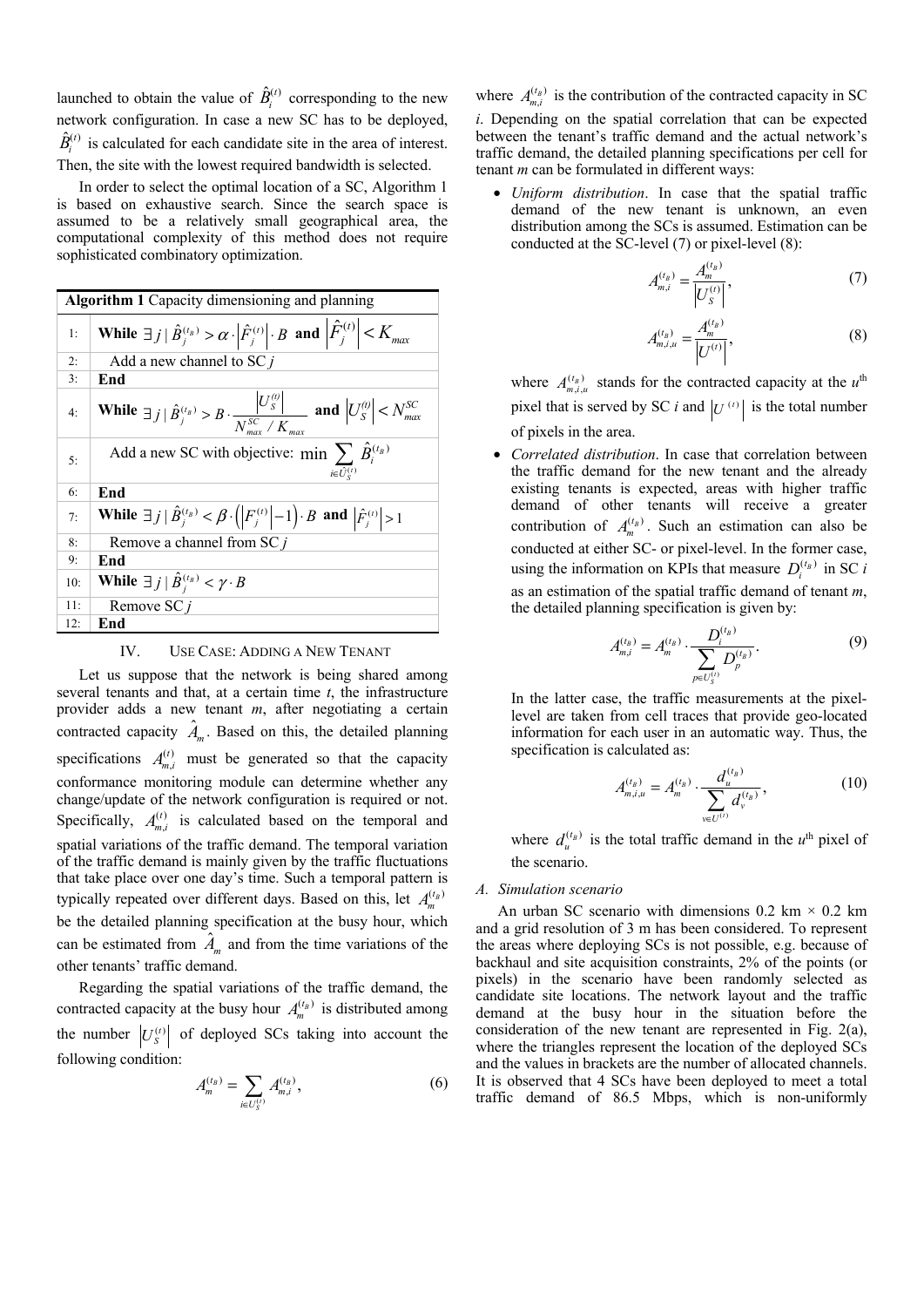

Fig. 2. (a) Traffic demand and network deployment in the initial situation (before new tenant's arrival); (b) Traffic demand of the new tenant.

distributed over the considered area. Specifically, the traffic demands supported by SCs 1-4 before the new tenant's arrival are 22.5, 27.9, 19.3 and 16.6 Mbps, respectively.

Regarding the network performance model, each pixel is served by the SC that provides the highest received power. The path loss is computed using the ITU InH model in [13]. The carrier frequency is 5 GHz. The frequency band is composed of 4 channels, with channel bandwidth  $B = 20$  MHz. The SCs are assumed to be omnidirectional with an antenna gain of 2 dB. The transmit power  $P_i^{(t)}$ , which can vary between 24 and 10 dBm, is configured for each SC to have a SINR of 9 dB at  $\frac{\sqrt{3}}{2}$ of the inter-site distance [7]. The terminal noise figure is 9 dB. The spectral efficiency function *SE(SINR)* used to compute the average spectral efficiency  $\overline{SE}_i^{(t)}$  at SC *i* depending on the SINR at each pixel is obtained from Section A.1 in [14] with  $SE_{max} = 4.4 \text{ b/s/Hz}.$ 

From a perspective of planning, the parameters used in the capacity conformance monitoring module to trigger the planning actions are configured as follows:  $\alpha = 0.9$ ,  $\beta = 0.7$ and  $\gamma = 0.05$ . In addition, the maximum number of allocated channels per SC is set to  $K_{\text{max}} = 2$ , while the maximum number of SCs that can be deployed in the considered area is set to  $N_{max}^{SC} = 10$ .

Let assume that the SLA of the new tenant is translated to a specification at the busy hour of  $A_m^{(t_B)} = 100$  Mbps and that the traffic demand at the busy hour is spatially distributed as shown in Fig. 2(b). It can be observed that the new tenant's spatial traffic demand exhibits quite high correlation with already existing tenants.

After generating the detailed planning specifications, it is observed that in the capacity conformance monitoring module condition (5) is satisfied for the four deployed SCs, so that the capacity dimensioning and planning module is launched.

#### *B. Analysis of the network planning solutions*

Fig. 3(a-e) show the results of the planning process for different sets of detailed planning specifications. In the approaches shown in Fig. 3(a-d), the new tenant's spatial traffic demand distribution is assumed to be unknown, and the planning is then carried out using the detailed planning specifications from the methods explained in Section IV. In particular, the total traffic demand in the figures is calculated as

the actual traffic demand from existing tenants plus the estimated new tenant's demand.

For the uniform distribution at the SC-level method, Fig. 3(a) shows that, given that SC 2 and 3 have the smallest service areas, the traffic demand per pixel in these SCs is higher than in SC 1 and 4. As a result, the planning strategy has added 4 new SCs, and three of them (SC6, SC7 and SC8) are located close to the existing SC2 and SC3 so that they can offload traffic from these cells. For the correlated distribution at the SC-level method, represented in Fig. 3(b), it is observed that SCs 1 and 2, which initially carried more traffic (22.5 and 27.9 Mbps respectively), receive proportionally more traffic from the new tenant than other SCs. Compared to the previous method, it is observed that an additional cell (SC 9) is located closer to SC 3, which satisfied the condition to deploy a new SC in step 4 of Algorithm 1. The method based on uniform distribution at the pixel-level, illustrated in Fig. 3(c), reveals that a greater number of SCs is needed to meet the expected traffic demand. The last method [see Fig. 3(d)], based on correlated distribution at the pixel-level, produces the largest variations in the traffic demand per pixel. In this case, the planning strategy has added 4 new SCs, placing one of them (SC8) in an area with high traffic density. Moreover, this method provides a lower number of allocated channels than the method based on uniform distribution at SC level of Fig. 3(a), although they have the same number of deployed SCs.

As a reference for comparison, Fig. 3(e) shows the network planning considering that the actual spatial traffic distribution of the new tenant is known (i.e., the planning is conducted considering the actual traffic of the existing tenants plus the real traffic that the new tenant will offer). In line with the methods based on correlated distribution, a SC (in this case, SC8) has been placed in one of the areas with high traffic density. This differs from the methods based on uniform distribution, which are not able to correctly place SC7 in such an area of high traffic density [see Fig. 3(a) and (b)]. In addition, the network layout in the reference case of Fig. 3(e) is very similar to that based on correlated distribution at the pixellevel of Fig. 3(d), which differs only in the location of SC 8.

#### *C. Analysis of the network operation with the new tenant*

This section evaluates the solutions of the planning algorithm when the new tenant's service is operative and the actual traffic demand of the new tenant is as considered in Fig. 2(b). For each method, it is assumed that the network has been deployed as dictated by the planning (i.e. the real network layouts are as illustrated in Fig. 3(a-e)). Table I shows the required bandwidth  $\tilde{B}_i^{(t)}$  in each SC considering the actual traffic demand. The last row in the table shows values aggregated over all the SCs. The reference scheme requires the lowest number of SCs (i.e. it minimizes deployment costs) and bandwidth, which is expected because it considers the real traffic distribution. The methods based on correlated distribution at the pixel-level and on uniform distribution at SC-level also achieve a deployment with only 8 SCs, while the former requires a lower value of required bandwidth because its network layout fits better the traffic demand (i.e. the solution is more spectrally efficient). In this respect, it can be observed that the required bandwidth with this method is very close to that required by the reference scheme. This reflects